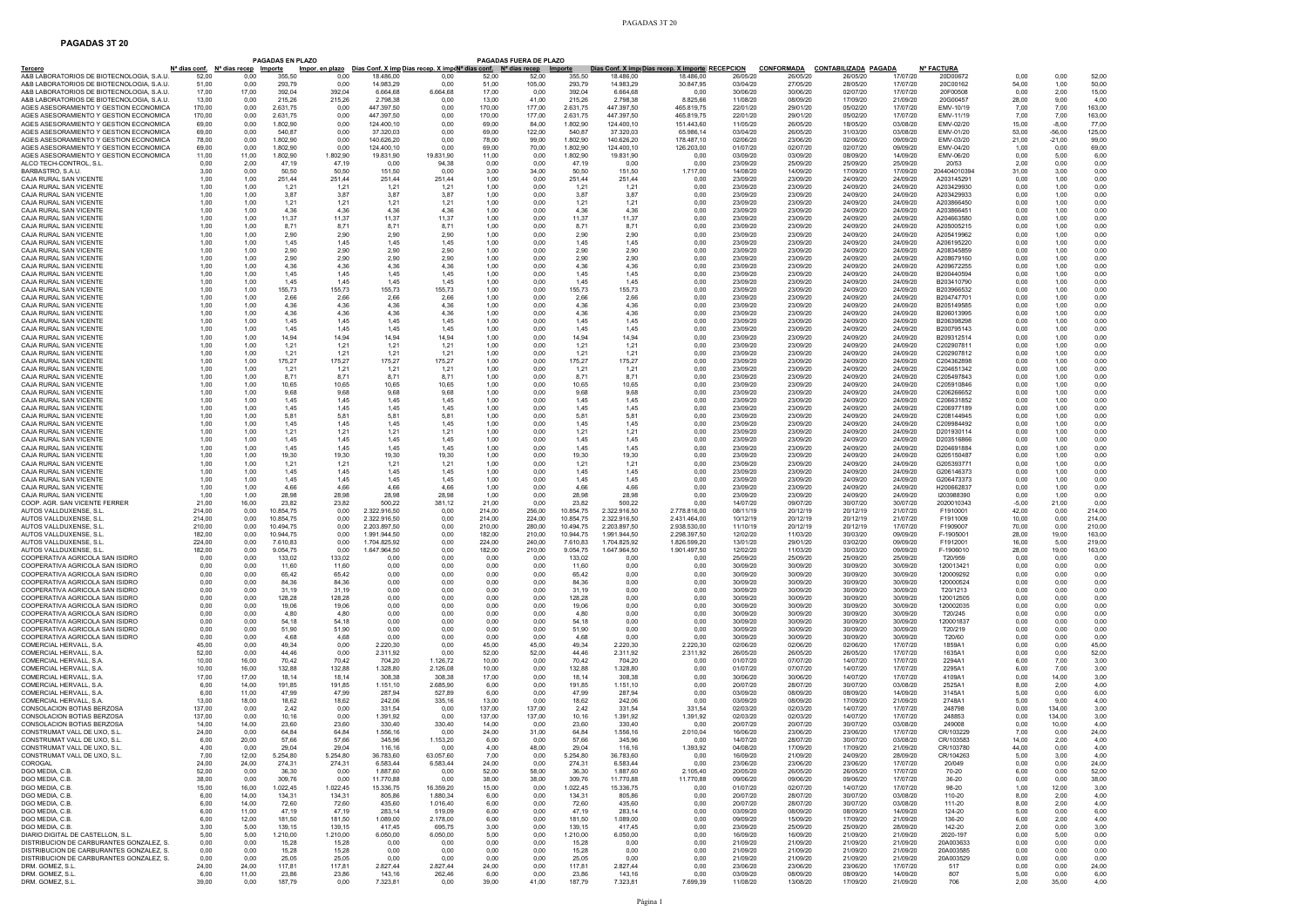|                                                                        |                  |                |                      |                    |                          |                      |                  |                  |                      | PAGADAS 3T 20            |                          |                      |                      |                      |                      |                                               |               |                  |                  |
|------------------------------------------------------------------------|------------------|----------------|----------------------|--------------------|--------------------------|----------------------|------------------|------------------|----------------------|--------------------------|--------------------------|----------------------|----------------------|----------------------|----------------------|-----------------------------------------------|---------------|------------------|------------------|
| <b>ENAURA</b>                                                          | 21.00            | 24.00          | 29.04                | 29.04              | 609.84                   | 696.96               | 21.00            | 0.00             | 29.04                | 60984                    | 0.00                     | 23/06/20             | 26/06/20             | 23/06/20             | 17/07/20             | CV20/46428                                    | 3.00          | $-3.00$          | 24.00            |
| <b>ENAURA</b><br><b>ENAURA</b>                                         | 21,00<br>21,00   | 24,00<br>24,00 | 29,04<br>29,04       | 29,04<br>29,04     | 609,84<br>609.84         | 696,96<br>696.96     | 21,00<br>21,00   | 0,00<br>0,00     | 29,04<br>29,04       | 609,84<br>609.84         | 0,00<br>0,00             | 23/06/20<br>23/06/20 | 26/06/20<br>26/06/20 | 23/06/20<br>26/06/20 | 17/07/20<br>17/07/20 | CV20/46286<br>CS19/01482                      | 3,00<br>3,00  | $-3,00$<br>0.00  | 24,00<br>21,00   |
| <b>FNAURA</b>                                                          | 21,00            | 24,00          | 29.04                | 29.04              | 609.84                   | 696.96               | 21.00            | 0,00             | 29,04                | 60984                    | 0,00                     | 23/06/20             | 26/06/20             | 23/06/20             | 17/07/20             | CS19/01337                                    | 3,00          | $-3,00$          | 24,00            |
| <b>ENAURA</b>                                                          | 24.00            | 24.00          | 29.04                | 29.04              | 696.96                   | 696.96               | 24.00            | 0,00             | 29,04                | 696.96                   | 0,00                     | 23/06/20             | 23/06/20             | 23/06/20             | 17/07/20             | CS19/01168                                    | 0,00          | 0.00             | 24,00            |
| <b>ENAURA</b>                                                          | 24.00            | 24.00          | 29.04                | 29.04              | 696.96                   | 696.96               | 24.00            | 0.00             | 29.04                | 696.96                   | 0.00                     | 23/06/20             | 23/06/20             | 23/06/20             | 17/07/20             | CS19/00977                                    | 0.00          | 0.00             | 24.00            |
| <b>ENAURA</b>                                                          | 4,00             | 14,00          | 29,04                | 29,04              | 116,16                   | 406,56               | 4,00             | 0,00             | 29,04                | 116,16                   | 0,00                     | 20/07/20             | 30/07/20             | 30/07/20             | 03/08/20             | CV20/46566                                    | 10,00         | 0,00             | 4,00             |
| <b>ENAURA</b>                                                          | 6.00             | 11,00          | 29,04                | 29,04              | 174.24                   | 319.44               | 6.00             | 0,00             | 29,04                | 174.24                   | 0,00                     | 03/09/20             | 08/09/20             | 08/09/20             | 14/09/20             | CV20/46693                                    | 5,00          | 0.00             | 6,00             |
| <b>FNAURA</b>                                                          | 7,00             | 7,00           | 29,04                | 29,04              | 203.28                   | 203,28               | 7.00             | 0.00             | 29,04                | 203.28                   | 0,00                     | 14/09/20             | 14/09/20             | 17/09/20             | 21/09/20             | CV20/46811                                    | 0,00          | 3.00             | 4,00             |
| FERRETERIA Y SONIDO DIAZ, S.L.<br>FERRETERIA Y SONIDO DIAZ, S.L.       | 52,00<br>21.00   | 0,00<br>24.00  | 3,00<br>1.50         | 0,00<br>1.50       | 156,00<br>31.50          | 0,00<br>36.00        | 52,00<br>21.00   | 52,00<br>0.00    | 3,00<br>1,50         | 156,00<br>31.50          | 156,00<br>0.00           | 26/05/20<br>23/06/20 | 26/05/20<br>26/06/20 | 26/05/20<br>23/06/20 | 17/07/20<br>17/07/20 | 2020-306-V<br>2020-375-V                      | 0,00<br>3,00  | 0,00<br>$-3,00$  | 52,00<br>24,00   |
| FERRETERIA Y SONIDO DIAZ. S.L                                          | 24,00            | 24,00          | 38,00                | 38,00              | 912,00                   | 912,00               | 24,00            | 0,00             | 38,00                | 912,00                   | 0,00                     | 23/06/20             | 23/06/20             | 14/07/20             | 17/07/20             | 2020-402-V                                    | 0,00          | 21,00            | 3,00             |
| FERRETERIA Y SONIDO DIAZ. S.L                                          | 24,00            | 24,00          | 43,60                | 43,60              | 1.046,40                 | 1.046.40             | 24.00            | 0,00             | 43,60                | 1.046,40                 | 0,00                     | 23/06/20             | 23/06/20             | 14/07/20             | 17/07/20             | 2020-385-\                                    | 0,00          | 21,00            | 3,00             |
| FERRETERIA Y SONIDO DIAZ S I                                           | 143.00           | 0.00           | 3.95                 | 0.00               | 564.85                   | 0.00                 | 143.00           | 143.00           | 3.95                 | 56485                    | 564.85                   | 25/02/20             | 25/02/20             | 14/07/20             | 17/07/20             | 2020-183-V                                    | 0.00          | 140.00           | 3.00             |
| FERRETERIA Y SONIDO DIAZ, S.L                                          | 140,00           | 0,00           | 2,95                 | 0,00               | 413,00                   | 0,00                 | 140,00           | 140,00           | 2,95                 | 413,00                   | 413,00                   | 28/02/20             | 28/02/20             | 14/07/20             | 17/07/20             | 2020-188-V                                    | 0,00          | 137,00           | 3,00             |
| FERRETERIA Y SONIDO DIAZ. S.L                                          | 143.00           | 0.00           | 8.50                 | 0.00               | 1.215.50                 | 0.00                 | 143.00           | 143,00           | 8.50                 | 1.215.50                 | 1.215.50                 | 25/02/20             | 25/02/20             | 14/07/20             | 17/07/20             | 2020-180-V                                    | 0.00          | 140.00           | 3.00             |
| FERRETERIA Y SONIDO DIAZ, S.L                                          | 6,00             | 14,00          | 18,50                | 18,50              | 111,00                   | 259,00               | 6,00             | 0,00             | 18,50                | 111,00                   | 0,00                     | 20/07/20             | 28/07/20             | 30/07/20             | 03/08/20             | 2020-493-V                                    | 8,00          | 2,00             | 4,00             |
| FERRETERIA Y SONIDO DIAZ. S.L<br>FERRETERIA Y SONIDO DIAZ. S.L         | 6.00<br>0.00     | 0.00<br>0.00   | 1.50<br>15,50        | 1.50<br>15,50      | 9,00<br>0.00             | 0.00<br>0.00         | 6.00<br>0.00     | 34,00<br>0.00    | 1,50<br>15,50        | 9.00<br>0.00             | 51,00<br>0,00            | 11/08/20<br>30/09/20 | 08/09/20<br>30/09/20 | 08/09/20<br>30/09/20 | 14/09/20<br>30/09/20 | 2020-558-\<br>2020-168-V                      | 28,00<br>0,00 | 0.00<br>0.00     | 6,00<br>0,00     |
| FERNANDO LLIDO MESEGUER                                                | 11,00            | 11,00          | 56,82                | 56,82              | 625,02                   | 625,02               | 11,00            | 0,00             | 56,82                | 625,02                   | 0,00                     | 06/07/20             | 06/07/20             | 14/07/20             | 17/07/20             | 2000123                                       | 0,00          | 8,00             | 3,00             |
| FERNANDO LLIDO MESEGUER                                                | 11.00            | 11.00          | 44.44                | 44.44              | 488.84                   | 488,84               | 11.00            | 0.00             | 44,44                | 488.84                   | 0.00                     | 06/07/20             | 06/07/20             | 14/07/20             | 17/07/20             | 2000224                                       | 0.00          | 8.00             | 3,00             |
| FERNANDO LLIDO MESEGUER                                                | 11,00            | 11,00          | 19.69                | 19.69              | 216,59                   | 216,59               | 11,00            | 0,00             | 19.69                | 216,59                   | 0,00                     | 06/07/20             | 06/07/20             | 14/07/20             | 17/07/20             | 2000382                                       | 0,00          | 8.00             | 3,00             |
| FERNANDO LLIDO MESEGUER                                                | 4.00             | 4,00           | 24,64                | 24,64              | 98.56                    | 98.56                | 4.00             | 0,00             | 24,64                | 98.56                    | 0,00                     | 30/07/20             | 30/07/20             | 30/07/20             | 03/08/20             | 2000474                                       | 0,00          | 0.00             | 4,00             |
| FERNANDO LLIDO MESEGER<br>GAMACOLOR 2000, S.L                          | 12.00            | 12,00          | 44 44                | 44 44              | 533.28                   | 533,28               | 12,00            | 0.00             | 44 44                | 533.28                   | 0.00                     | 16/09/20             | 16/09/20             | 21/09/20             | 28/09/20             | 2000574<br>244                                | 0,00          | 5.00             | 7.00             |
| GAMACOLOR 2000, S.L.                                                   | 24,00<br>17.00   | 0,00<br>17.00  | 45,75<br>870,53      | 45,75<br>870,53    | 1.098,00<br>14.799.01    | 0,00<br>14.799,01    | 24,00<br>17.00   | 31,00<br>0.00    | 45,75<br>870,53      | 1.098,00<br>14.799,01    | 1.418,25<br>0.00         | 16/06/20<br>30/06/20 | 23/06/20<br>30/06/20 | 23/06/20<br>02/07/20 | 17/07/20<br>17/07/20 | 290                                           | 7,00<br>0.00  | 0,00<br>2.00     | 24,00<br>15.00   |
| GAMACOLOR 2000, S.L                                                    | 6.00             | 11,00          | 57.70                | 57.70              | 346,20                   | 634.70               | 6.00             | 0.00             | 57.70                | 346.20                   | 0.00                     | 03/09/20             | 08/09/20             | 08/09/20             | 14/09/20             | 436                                           | 5,00          | 0.00             | 6,00             |
| <b>GARCIA MOLLAR ENGINYERS. S.L.</b>                                   | 5.00             | 5,00           | 2.105,40             | 2.105,40           | 10.527.00                | 10.527.00            | 5.00             | 0,00             | 2.105,40             | 10.527.00                | 0,00                     | 16/09/20             | 16/09/20             | 21/09/20             | 21/09/20             | 214/20                                        | 0,00          | 5.00             | 0,00             |
| GESTION DE MEDIOS DE COMUNICACION                                      | 12.00            | 15,00          | 5.269.55             | 5.269.55           | 63.234.60                | 79.043.25            | 12,00            | 0.00             | 5.269.55             | 63.234.60                | 0.00                     | 06/07/20             | 09/07/20             | 20/07/20             | 21/07/20             | 190009PA00149                                 | 3,00          | 11.00            | 1,00             |
| GESTION DE MEDIOS DE COMUNICACION                                      | 25,00            | 28,00          | 3.442,62             | 3.442,62           | 86.065,50                | 96.393,36            | 25,00            | 0,00             | 3.442,62             | 86.065,50                | 0,00                     | 06/07/20             | 09/07/20             | 20/07/20             | 03/08/20             | 190009PA00646                                 | 3,00          | 11,00            | 14,00            |
| GESTION DE MEDIOS DE COMUNICACION                                      | 62.00            | 0.00           | 3.442,62             | 0.00               | 213.442.44               | 0.00                 | 62.00            | 65.00            | 3.442,62             | 213,442.44               | 223.770,30               | 06/07/20             | 09/07/20             | 20/07/20             | 09/09/20             | 190009PA00888                                 | 3.00          | 11.00            | 51,00            |
| GESTION DE MEDIOS DE COMUNICACION<br>GESTION DE MEDIOS DE COMUNICACION | 62.00<br>62.00   | 0.00<br>0,00   | 4.426,42<br>3.977,46 | 0,00<br>0,00       | 274,438.04<br>246.602.52 | 0.00<br>0.00         | 62,00<br>62.00   | 65,00<br>65,00   | 4.426,42<br>3.977,46 | 274.438,04<br>246.602,52 | 287.717,30<br>258.534,90 | 06/07/20<br>06/07/20 | 09/07/20<br>09/07/20 | 20/07/20<br>20/07/20 | 09/09/20<br>09/09/20 | 190009PA00380<br>190009PA01376                | 3,00<br>3,00  | 11.00<br>11,00   | 51,00<br>51,00   |
| GESTION Y RECICLAJE LA PLANA, S.L.                                     | 39.00            | 0.00           | 132.00               | 0.00               | 5,148.00                 | 0.00                 | 39.00            | 41.00            | 132.00               | 5.148.00                 | 5.412,00                 | 11/08/20             | 13/08/20             | 17/09/20             | 21/09/20             | V/488                                         | 2.00          | 35.00            | 4,00             |
| GORELEC SUMINISTROS, S.L.                                              | 10,00            | 11,00          | 658,85               | 658,85             | 6.588,50                 | 7.247,35             | 10,00            | 0,00             | 658,85               | 6.588,50                 | 0,00                     | 06/07/20             | 07/07/20             | 14/07/20             | 17/07/20             | FC20/745                                      | 1,00          | 7,00             | 3,00             |
| GORELEC SUMINISTROS, S.L.                                              | 0.00             | 0.00           | 154.29               | 154.29             | 0.00                     | 0.00                 | 0.00             | 0.00             | 154.29               | 0.00                     | 0.00                     | 17/07/20             | 17/07/20             | 17/07/20             | 17/07/20             | FC1153                                        | 0.00          | 0.00             | 0.00             |
| GORELEC SUMINISTROS, S.L.                                              | 0.00             | 0,00           | 242,97               | 242.97             | 0,00                     | 0.00                 | 0.00             | 0,00             | 242,97               | 0.00                     | 0,00                     | 17/07/20             | 17/07/20             | 17/07/20             | 17/07/20             | FC1206                                        | 0,00          | 0.00             | 0.00             |
| GORFLEC SUMINISTROS ST                                                 | 0.00             | 0.00           | 54.75                | 54.75              | 0.00                     | 0.00                 | 0.00             | 0,00             | 54.75                | 0.00                     | 0.00                     | 17/07/20             | 17/07/20             | 17/07/20             | 17/07/20             | FC20/26                                       | 0.00          | 0.00             | 0.00             |
| <b>GORELEC SUMINISTROS, S.L.</b>                                       | 0.00             | 0.00           | 95.81                | 95.81              | 0.00                     | 0.00                 | 0.00             | 0.00             | 95.81                | 0.00                     | 0.00                     | 17/07/20             | 17/07/20             | 17/07/20             | 17/07/20             | FC20/460                                      | 0.00          | 0.00             | 0.00             |
| GORELEC SUMINISTROS, S.L.<br>GORELEC SUMINISTROS, S.L.                 | 6,00<br>6.00     | 6,00<br>11.00  | 792,34<br>206.10     | 792,34<br>206,10   | 4.754,04<br>1.236,60     | 4.754,04<br>2.267,10 | 6,00<br>6.00     | 0,00<br>0.00     | 792,34<br>206.10     | 4.754,04<br>1.236.60     | 0,00<br>0.00             | 28/07/20<br>03/09/20 | 28/07/20<br>08/09/20 | 30/07/20<br>08/09/20 | 03/08/20<br>14/09/20 | FC20/826<br>FC20/955                          | 0,00<br>5,00  | 2,00<br>0.00     | 4,00<br>6,00     |
| HOTEL BELCAIRE, S.L.                                                   | 15,00            | 16,00          | 67.00                | 67.00              | 1.005,00                 | 1.072,00             | 15,00            | 0,00             | 67.00                | 1.005,00                 | 0,00                     | 01/07/20             | 02/07/20             | 02/07/20             | 17/07/20             | 2000852                                       | 1,00          | 0.00             | 15,00            |
| HOTEL BELCAIRE, S.L                                                    | 0.00             | 0,00           | 124.00               | 124.00             | 0.00                     | 0.00                 | 0.00             | 0.00             | 124.00               | 0.00                     | 0.00                     | 17/07/20             | 17/07/20             | 17/07/20             | 17/07/20             | 2000905                                       | 0,00          | 0.00             | 0.00             |
| IBEROELECTRA 3000, S.L                                                 | 1.00             | 1.00           | 1.441,10             | 1.441.10           | 1.441.10                 | 1.441.10             | 1.00             | 0.00             | 1.441.10             | 1.441.10                 | 0.00                     | 23/09/20             | 23/09/20             | 24/09/20             | 24/09/20             | 2020-01-009040                                | 0.00          | 1.00             | 0,00             |
| IBEROELECTRA 3000, S.L.                                                | 1,00             | 1,00           | 1.325,01             | 1.325,01           | 1.325,01                 | 1.325,01             | 1,00             | 0,00             | 1.325,01             | 1.325,01                 | 0,00                     | 23/09/20             | 23/09/20             | 24/09/20             | 24/09/20             | 2020-01-007901                                | 0,00          | 1,00             | 0,00             |
| IBEROELECTRA 3000, S.L.                                                | 1.00             | 1,00           | 1.287,08             | 1.287,08           | 1.287,08                 | 1.287.08             | 1.00             | 0,00             | 1.287,08             | 1.287,08                 | 0,00                     | 23/09/20             | 23/09/20             | 24/09/20             | 24/09/20             | 2020-01-006552                                | 0,00          | 1.00             | 0,00             |
| <b>IMFSAPI</b><br><b>IMESAPI</b>                                       | 172.00<br>172,00 | 0.00<br>0,00   | 1.512,20<br>1.512,20 | 0.00<br>0,00       | 260.098.40<br>260.098,40 | 0.00<br>0,00         | 172.00<br>172,00 | 172.00<br>172,00 | 1.512,20<br>1.512,20 | 260.098,40<br>260.098,40 | 260.098.40<br>260.098,40 | 27/01/20<br>27/01/20 | 27/01/20<br>27/01/20 | 03/02/20<br>03/02/20 | 17/07/20<br>17/07/20 | 461N190192<br>461N190101                      | 0,00<br>0,00  | 7.00<br>7,00     | 165,00<br>165,00 |
| <b>IMESAPI</b>                                                         | 122.00           | 0.00           | 1.512.20             | 0.00               | 184,488.40               | 0.00                 | 122.00           | 122.00           | 1.512.20             | 184,488,40               | 184.488.40               | 03/04/20             | 03/04/20             | 31/03/20             | 03/08/20             | 461N200058                                    | 0.00          | $-3.00$          | 125.00           |
| <b>IMESAPI</b>                                                         | 189,00           | 0,00           | 791,27               | 0,00               | 149.550,03               | 0,00                 | 189,00           | 189,00           | 791,27               | 149.550,03               | 149.550,03               | 27/01/20             | 27/01/20             | 03/02/20             | 03/08/20             | 461N190005                                    | 0,00          | 7,00             | 182,00           |
| <b>IMESAP</b>                                                          | 189.00           | 0,00           | 497,56               | 0,00               | 94.038.8                 | 0.00                 | 189.00           | 189.00           | 497.56               | 94.038.8                 | 94.038.84                | 27/01/20             | 27/01/20             | 03/02/20             | 03/08/20             | 461N190006                                    | 0,00          | 7,00             | 182,00           |
| <b>IMESAPI</b>                                                         | 121,00           | 0.00           | 1.512,20             | 0,00               | 182.976,20               | 0.00                 | 121,00           | 121,00           | 1.512,20             | 182.976,20               | 182.976,20               | 11/05/20             | 11/05/20             | 18/05/20             | 09/09/20             | 461N200091                                    | 0,00          | 7.00             | 114,00           |
| <b>IMESAP</b>                                                          | 93.00            | 0,00           | 1.788,60             | 0,00               | 166,339.80               | 0.00                 | 93.00            | 93.00            | 1.788,60             | 166.339,80               | 166.339,80               | 08/06/20             | 08/06/20             | 09/06/20             | 09/09/20             | 461N200116                                    | 0,00          | 1,00             | 92,00            |
| <b>IMESAPI</b><br><b>IMFSAPI</b>                                       | 93.00            | 0.00           | 1.512.20             | 0.00               | 140.634.60<br>19,658.60  | 0.00<br>19,658.60    | 93.00            | 93.00<br>0.00    | 1.512.20             | 140.634.60<br>19.658.60  | 140.634,60               | 08/06/20<br>08/09/20 | 08/06/20             | 09/06/20<br>17/09/20 | 09/09/20             | 461N200117<br>461N200193                      | 0.00          | 1.00<br>9.00     | 92,00            |
| <b>JAVIER VILAR SANCHEZ</b>                                            | 13,00<br>15,00   | 13,00<br>15,00 | 1.512,20<br>119,06   | 1.512,20<br>119,06 | 1.785,90                 | 1.785,90             | 13,00<br>15,00   | 0,00             | 1.512,20<br>119,06   | 1.785,90                 | 0,00<br>0,00             | 06/07/20             | 08/09/20<br>06/07/20 | 14/07/20             | 21/09/20<br>21/07/20 | 8257                                          | 0,00<br>0,00  | 8.00             | 4,00<br>7,00     |
| JORDI NAVARRO SORIANO                                                  | 0.00             | 0.00           | 149.50               | 149.50             | 0.00                     | 0.00                 | 0.00             | 0.00             | 149.50               | 0.00                     | 0.00                     | 02/07/20             | 02/07/20             | 02/07/20             | 02/07/20             | 2020/31                                       | 0.00          | 0.00             | 0.00             |
| LA VALL PAPERERIA, S.L.U                                               | 0,00             | 0,00           | 30,00                | 30,00              | 0,00                     | 0,00                 | 0,00             | 0,00             | 30,00                | 0,00                     | 0,00                     | 30/09/20             | 30/09/20             | 30/09/20             | 30/09/20             | V-069141                                      | 0,00          | 0,00             | 0,00             |
| LEONIDAS EUROPA, S.L.                                                  | 0.00             | 0.00           | 1.030.19             | 1.030.19           | 0.00                     | 0.00                 | 0.00             | 0.00             | 1.030,19             | 0.00                     | 0.00                     | 14/07/20             | 14/07/20             | 14/07/20             | 14/07/20             | 2000330                                       | 0.00          | 0.00             | 0.00             |
| LOOMIS SPAIN, S.A                                                      | 7,00             | 8,00           | 58.08                | 58.08              | 406,56                   | 464.64               | 7,00             | 0,00             | 58.08                | 406.56                   | 0,00                     | 06/07/20             | 07/07/20             | 14/07/20             | 14/07/20             | 1206R21005                                    | 1,00          | 7.00             | 0,00             |
| <b>LOOMIS SPAIN, S.A.</b>                                              | 26,00            | 28,00          | 247,71               | 247,71             | 6.440,46                 | 6.935,88             | 26,00            | 0,00             | 247,71               | 6.440,46                 | 0,00                     | 11/08/20             | 13/08/20             | 08/09/20             | 08/09/20             | 1207R21006                                    | 2,00          | 26,00            | 0,00             |
| <b>LOOMIS SPAIN S A</b><br>LYDIA JOVER MOLINER                         | 0.00<br>0,00     | 0.00<br>0,00   | 68 18<br>1.512,50    | 68.18<br>1.512,50  | 0,00<br>0,00             | 0.00<br>0,00         | 0.00<br>0,00     | 0.00<br>0,00     | 68 18<br>1.512,50    | 0.00<br>0,00             | 0,00<br>0,00             | 08/09/20<br>02/07/20 | 08/09/20<br>02/07/20 | 08/09/20<br>02/07/20 | 08/09/20<br>02/07/20 | 1208R210082<br>330                            | 0,00<br>0,00  | 0.00<br>0,00     | 0,00<br>0,00     |
| <b>LYDIA JOVER MOLINER</b>                                             | 0.00             | 1.00           | 1.101,10             | 1.101.10           | 0.00                     | 1.101.10             | 0.00             | 0.00             | 1.101.10             | 0.00                     | 0.00                     | 01/07/20             | 02/07/20             | 02/07/20             | 02/07/20             | 301                                           | 1,00          | 0,00             | 0,00             |
| MANANTIAL DE IDEAS                                                     | 21,00            | 16,00          | 160,72               | 160,72             | 3.375,12                 | 2.571,52             | 21,00            | 0,00             | 160,72               | 3.375,12                 | 0,00                     | 14/07/20             | 09/07/20             | 30/07/20             | 30/07/20             | 20001045                                      | $-5,00$       | 21,00            | 0,00             |
| MANANTIAL DE IDEAS                                                     | 2,00             | 2,00           | 2,20                 | 2,20               | 4.40                     | 4.40                 | 2,00             | 0,00             | 2.20                 | 4.40                     | 0,00                     | 30/06/20             | 30/06/20             | 02/07/20             | 02/07/20             | 20000992                                      | 0,00          | 2,00             | 0,00             |
| MANANTIAL DE IDEAS                                                     | 2.00             | 2.00           | 58.61                | 58.61              | 117,22                   | 117,22               | 2.00             | 0.00             | 58.61                | 117.22                   | 0.00                     | 30/06/20             | 30/06/20             | 02/07/20             | 02/07/20             | 20000993                                      | 0.00          | 2.00             | 0,00             |
| MANANTIAL DE IDEAS                                                     | 0,00             | 0,00           | 504,16               | 504,16             | 0,00                     | 0,00                 | 0,00             | 0,00             | 504,16               | 0,00                     | 0,00                     | 02/07/20             | 02/07/20             | 02/07/20             | 02/07/20             | 20001033                                      | 0,00          | 0,00             | 0,00             |
| MANANTIAL DE IDEAS<br>MANANTIAL DE IDEAS                               | 0.00<br>0.00     | 5.00<br>0.00   | 504.16<br>1.463.83   | 504.16<br>1.463.83 | 0.00<br>0.00             | 2.520.80<br>0.00     | 0.00<br>0.00     | 0.00<br>0,00     | 504.16<br>1.463.83   | 0.00<br>0.00             | 0.00<br>0,00             | 03/09/20<br>25/09/20 | 08/09/20<br>25/09/20 | 08/09/20<br>25/09/20 | 08/09/20<br>25/09/20 | 20001178<br>20001333                          | 5.00<br>0.00  | 0.00<br>0.00     | 0.00<br>0.00     |
| <b>MARIA RIPOLL VIVES</b>                                              | 6.00             | 6.00           | 848.00               | 848.00             | 5.088.00                 | 5.088.00             | 6.00             | 0.00             | 848.00               | 5.088.00                 | 0,00                     | 08/09/20             | 08/09/20             | 08/09/20             | 14/09/20             | F20.0074                                      | 0,00          | 0.00             | 6.00             |
| MARIA ZAMORA CASTELLO                                                  | 10.00            | 11.00          | 950.00               | 950.00             | 9.500.00                 | 10.450.00            | 10.00            | 0.00             | 950.00               | 9.500.00                 | 0.00                     | 06/07/20             | 07/07/20             | 14/07/20             | 17/07/20             | 2020/0005                                     | 1.00          | 7.00             | 3.00             |
| MARIA ZAMORA CASTELLÓ                                                  | 10,00            | 11,00          | 975,00               | 975,00             | 9.750,00                 | 10.725,00            | 10,00            | 0,00             | 975,00               | 9.750,00                 | 0,00                     | 06/07/20             | 07/07/20             | 14/07/20             | 17/07/20             | 2020/0006                                     | 1,00          | 7,00             | 3,00             |
| MARIA ZAMORA CASTELLÓ                                                  | 0.00             | 0.00           | 950,00               | 950.00             | 0.00                     | 0.00                 | 0.00             | 0.00             | 950.00               | 0.00                     | 0.00                     | 03/08/20             | 03/08/20             | 03/08/20             | 03/08/20             | 2020/0008                                     | 0,00          | 0,00             | 0,00             |
| MATCAS, S.A.                                                           | 4,00             | 4,00           | 285.56               | 285,56             | 1.142,24                 | 1.142,24             | 4,00             | 0,00             | 285.56               | 1.142.24                 | 0,00                     | 17/09/20             | 17/09/20             | 21/09/20             | 21/09/20             | 200634                                        | 0,00          | 4.00             | 0,00             |
| MEDIOS IMPRESOS Y DIGITALES DE AQUI. S.L<br>MEDITERRANIA DE PREVENCIO  | 3,00<br>0.00     | 3,00<br>0.00   | 1.089,00<br>52.64    | 1.089,00<br>52.64  | 3.267,00<br>0.00         | 3.267,00<br>0.00     | 3.00<br>0.00     | 0,00<br>0.00     | 1.089.00<br>52.64    | 3.267,00<br>0.00         | 0,00<br>0.00             | 25/09/20<br>17/07/20 | 25/09/20<br>17/07/20 | 25/09/20<br>17/07/20 | 28/09/20<br>17/07/20 | 2020 0623<br>20202599                         | 0,00<br>0.00  | 0.00<br>0.00     | 3,00<br>0,00     |
| MERCEDES GARGALLO LOPEZ                                                | 14,00            | 14,00          | 373,30               | 373,30             | 5.226,20                 | 5.226,20             | 14,00            | 0,00             | 373,30               | 5.226,20                 | 0,00                     | 20/07/20             | 20/07/20             | 30/07/20             | 03/08/20             | A/200019                                      | 0,00          | 10,00            | 4,00             |
| MOTOCICLOS SERRANO, S.L.U.                                             | 6,00             | 11,00          | 99,70                | 99,70              | 598,20                   | 1.096.70             | 6.00             | 0,00             | 99,70                | 598.20                   | 0,00                     | 03/09/20             | 08/09/20             | 08/09/20             | 14/09/20             | 201484                                        | 5,00          | 0.00             | 6,00             |
| MOTOCICLOS SERRANO, S.L.U                                              | 6.00             | 6.00           | 81.78                | 81,78              | 490.68                   | 490.68               | 6.00             | 0,00             | 81,78                | 490.68                   | 0,00                     | 08/09/20             | 08/09/20             | 08/09/20             | 14/09/20             | 201504                                        | 0,00          | 0.00             | 6,00             |
| MOTOCICLOS SERRANO S L U                                               | 32,00            | 3.00           | 25.01                | 0.00               | 800,32                   | 75.03                | 32,00            | 0,00             | 25.01                | 800.32                   | 0,00                     | 11/09/20             | 13/08/20             | 08/09/20             | 14/09/20             | 201337                                        | $-29,00$      | 26.00            | 6,00             |
| MOTOCICLOS SERRANO, S.L.U.                                             | -3.00            | 3.00           | 80.60                | 80.60              | 241.80                   | 241.80               | 3.00             | 0.00             | 80.60                | 241.80                   | 0.00                     | 25/09/20             | 25/09/20             | 25/09/20             | 28/09/20             | 201192                                        | 0.00          | 0.00             | 3.00             |
| Mª CARMEN CARRION NAVARRO<br>NATURGY IBERIA, S.A                       | 31,00<br>0.00    | 0,00<br>1.00   | 90,75<br>828.00      | 0,00<br>828.00     | 2.813,25<br>0.00         | 0,00<br>828.00       | 31,00<br>0.00    | 59,00<br>0.00    | 90,75<br>828.00      | 2.813,25<br>0.00         | 5.354,25<br>0,00         | 19/05/20<br>01/07/20 | 16/06/20<br>02/07/20 | 03/06/20<br>02/07/20 | 17/07/20<br>02/07/20 | 502<br>2020FA00042562                         | 28,00<br>1,00 | $-13,00$<br>0.00 | 44,00<br>0.00    |
| NATURGY IBERIA SA                                                      | 0.00             | 2.00           | 828.00               | 828.00             | 0.00                     | 1.656.00             | 0.00             | 0.00             | 828.00               | 0.00                     | 0.00                     | 30/06/20             | 02/07/20             | 02/07/20             | 02/07/20             | 2020FA00051283                                | 2,00          | 0.00             | 0.00             |
| NATURGY IBERIA, S.A.                                                   | 3.00             | 0.00           | 4.068.40             | 4.068.40           | 12.205,20                | 0.00                 | 3.00             | 37.00            | 4.068.40             | 12.205.20                | 150,530.80               | 11/08/20             | 14/09/20             | 17/09/20             | 17/09/20             | FE20321335124673                              | 34.00         | 3.00             | 0,00             |
| NATURGY IBERIA S A                                                     | 1.00             | 1.00           | 2.548.20             | 2.548.20           | 2.548.20                 | 2.548,20             | 1.00             | 0.00             | 2,548.20             | 2.548.20                 | 0.00                     | 23/09/20             | 23/09/20             | 24/09/20             | 24/09/20             | 2020FA00076063                                | 0.00          | 1.00             | 0.00             |
| NATURGY IBERIA, S.                                                     | 1.00             | 1.00           | 857 67               | 857.67             |                          |                      | 1.00             | 0,00             | 857.67               |                          | 0.00                     | 23/09/20             | 23/09/20             | 24/09/20             | 24/09/20             |                                               | 0,00          | 1.00             | 0,00             |
| NATURGY IBERIA S A                                                     | 1,00             | 1,00           | 3.374.24             | 3.374.24           | 3.374.24                 | 3.374.24             | 1.00             | 0,00             | 3.374.24             | 3.374.24                 | 0,00                     | 23/09/20             | 23/09/20             | 24/09/20             |                      | 24/09/20 FE20321337584680                     | 0,00          | 1.00             | 0,00             |
| NATURGY IBERIA SA                                                      | 1.00             | 1.00           | 3 7 1 4 5 7          | 3 7 1 4 5 7        | 3.714.57                 | 3 7 1 4 5 7          | 1.00             | 0.00             | 371457               | 3 7 14 5 7               | 0.00                     | 23/09/20             | 23/09/20             | 24/09/20             | 24/09/20             | 2020EA00058836                                | 0.00          | 1.00             | 0.00             |
| NATURGY IBERIA, S.A.<br>NATURGY IBERIA, S.A.                           | 1,00<br>1.00     | 1,00<br>1.00   | 1.309,66<br>134.93   | 1.309,66<br>134.93 | 1.309,66<br>134.93       | 1.309,66<br>134.93   | 1,00<br>1.00     | 0,00<br>0.00     | 1.309,66<br>134.93   | 1.309,66<br>134.93       | 0,00<br>0.00             | 23/09/20<br>23/09/20 | 23/09/20<br>23/09/20 | 24/09/20<br>24/09/20 | 24/09/20             | FE20321332837828<br>24/09/20 FE20321331282653 | 0,00<br>0.00  | 1,00<br>1.00     | 0,00<br>0.00     |
| NATURGY IBERIA, S.A.                                                   | 1,00             | 1,00           | 6.820,26             | 6.820,26           | 6.820,26                 | 6.820,26             | 1,00             | 0,00             | 6.820,26             | 6.820,26                 | 0,00                     | 23/09/20             | 23/09/20             | 24/09/20             |                      | 24/09/20 FE20321329175378                     | 0,00          | 1,00             | 0,00             |
| NATURGY IBERIA, S.A.                                                   | 1,00             | 1,00           | 675,66               | 675,66             | 675,66                   | 675,66               | 1,00             | 0,00             | 675,66               | 675.66                   | 0,00                     | 23/09/20             | 23/09/20             | 24/09/20             | 24/09/20             | FE20321327289834                              | 0,00          | 1,00             | 0,00             |
| NATURGY IBERIA, S.A.                                                   | 2,00             | 2,00           | 757.56               | 757.56             | 1.515,12                 | 1.515,12             | 2,00             | 0,00             | 757.56               | 1.515,12                 | 0,00                     | 23/09/20             | 23/09/20             | 25/09/20             | 25/09/20             | FE20321324558651                              | 0,00          | 2,00             | 0,00             |
| NATURGY IBERIA, S.A.                                                   | 2,00             | 2,00           | 3.714,57             | 3.714,57           | 7.429,14                 | 7.429,14             | 2,00             | 0,00             | 3.714,57             | 7.429,14                 | 0,00                     | 23/09/20             | 23/09/20             | 25/09/20             | 25/09/20             | 2020FA00058836                                | 0,00          | 2,00             | 0,00             |
| <b>NETYA</b>                                                           | 6,00             | 11.00          | 533.17               | 533.17             | 3.199.02                 | 5.864.87             | 6.00             | 0.00             | 533.17               | 3.199,02                 | 0.00                     | 03/09/20             | 08/09/20             | 08/09/20             | 14/09/20             | B-06028/20                                    | 5,00          | 0,00             | 6,00             |
| NETYA<br><b>NETYA</b>                                                  | 7,00<br>7,00     | 12,00<br>12,00 | 522,37<br>133.58     | 522,37<br>133.58   | 3.656,59<br>935.06       | 6.268,44<br>1.602.96 | 7,00<br>7,00     | 0,00<br>0,00     | 522,37<br>133.58     | 3.656,59<br>935.06       | 0,00<br>0,00             | 16/09/20<br>16/09/20 | 21/09/20<br>21/09/20 | 21/09/20<br>21/09/20 | 28/09/20<br>28/09/20 | B-04791/20<br>B-04793/20                      | 5,00<br>5,00  | 0,00<br>0.00     | 7,00<br>7,00     |
| <b>NFTYA</b>                                                           | 7,00             | 12.00          | 221.31               | 221,31             | 1.549.17                 | 2.655.72             | 7.00             | 0.00             | 221.31               | 1.549.17                 | 0.00                     | 16/09/20             | 21/09/20             | 21/09/20             | 28/09/20             | B-04792/20                                    | 5.00          | 0.00             | 7,00             |
| NETYA                                                                  | 8,00             | 12,00          | 575,43               | 575,43             | 4.603,44                 | 6.905,16             | 8,00             | 0,00             | 575,43               | 4.603,44                 | 0,00                     | 16/09/20             | 20/09/20             | 21/09/20             | 28/09/20             | B-05514/20                                    | 4,00          | 1,00             | 7,00             |
| <b>NETYA</b>                                                           | 12.00            | 12.00          | 448.38               | 448.38             | 5.380.56                 | 5.380.56             | 12.00            | 0.00             | 448.38               | 5.380.56                 | 0.00                     | 16/09/20             | 16/09/20             | 24/09/20             | 28/09/20             | B-04794/20                                    | 0.00          | 8.00             | 4,00             |
| NITROPARIS, S.L.                                                       | 6.00             | 6.00           | 364.03               | 364.03             | 2.184.18                 | 2 184 18             | 6.00             | 0.00             | 364.03               | 2.184.18                 | 0.00                     | 08/09/20             | 08/09/20             | 08/09/20             | 14/09/20             | FAB200496                                     | 0.00          | 0.00             | 6,00             |
| NITROPARIS, S.L                                                        | 7,00             | 7,00           | 112.67               | 112,67             | 788.69                   | 788.69               | 7.00             | 0.00             | 112.67               | 788.69                   | 0,00                     | 14/09/20             | 14/09/20             | 17/09/20             | 21/09/20             | FAB200511                                     | 0,00          | 3.00             | 4,00             |
| NOGUERA ABOGADOS<br>RAFAEL SANDALINES ESCRIG                           | 52,00<br>6,00    | 0.00<br>7,00   | 1.452.00<br>262,50   | 0.00<br>262,50     | 75.504.00<br>1.575,00    | 0.00<br>1.837,50     | 52,00<br>6,00    | 105.00<br>0,00   | 1,452.00<br>262,50   | 75,504.00<br>1.575,00    | 152.460.00<br>0,00       | 03/04/20<br>14/09/20 | 26/05/20<br>15/09/20 | 26/05/20<br>17/09/20 | 17/07/20<br>21/09/20 | N/000077/20<br>2020-FA-106                    | 53,00<br>1,00 | 0.00<br>2,00     | 52,00<br>4,00    |
| RAUL RUBIO MORENO                                                      | 10,00            | 10.00          | 22.794,20            | 22.794,20          | 227.942,00               | 227.942,00           | 10,00            | 0.00             | 22.794,20            | 227.942,00               | 0.00                     | 07/07/20             | 07/07/20             | 14/07/20             | 17/07/20             | 24/2020                                       | 0,00          | 7.00             | 3,00             |
| RENTOKIL INITIAL ESPAÑA, S.A.                                          | 14,00            | 14,00          | 204,65               | 204,65             | 2.865,10                 | 2.865,10             | 14,00            | 0,00             | 204,65               | 2.865,10                 | 0,00                     | 30/06/20             | 30/06/20             | 14/07/20             | 14/07/20             | 200600161                                     | 0,00          | 14,00            | 0,00             |
| RENTOKIL INITIAL ESPAÑA, S.A.                                          | 9,00             | 0,00           | 280,72               | 280,72             | 2.526,48                 | 0,00                 | 9,00             | 37,00            | 280,72               | 2.526,48                 | 10.386,64                | 11/08/20             | 08/09/20             | 17/09/20             | 17/09/20             | 200611229                                     | 28,00         | 9,00             | 0,00             |